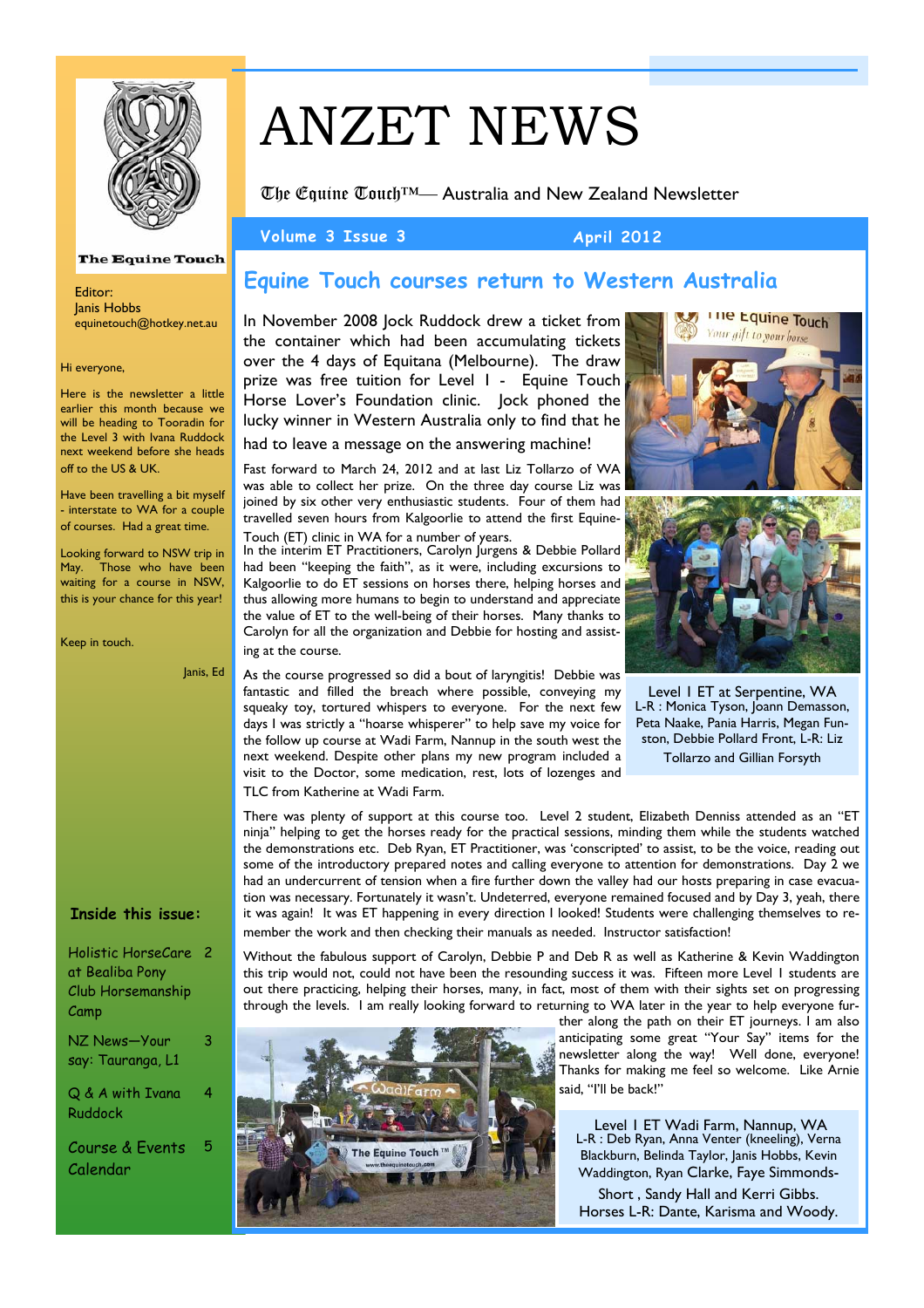### **Page 2 The Equine Touch™— Australia and New Zealand Newsletter**

# **Holistic HorseCare featured at Bealiba Pony Club Horsemanship Camp**

Day One at the Bealiba Pony Club Horsemanship Camp featured a "classroom chat" including input from Equine Dentist, Darren Lynch (Harcourt), Saddler, Peter O'Brien (Melbourne) and Equine Touch Practitioner/Instructor, Janis Hobbs (Charlton). (Unfortunately, Tony Blanchard, Farrier, had other commitments and could not attend this year.)

The young Pony Club members participated enthusiastically in identifying "Things that horses do that people think are naughty" compiling quite a list:- Pigrooting, bucking, being hard to catch, hard to bridle or saddle, making "nasty" faces with ears back, tail swishing, not wanting to go forward, not wanting to stop, evading the bit, not picking up canter lead, travelling with shortened strides—and even more! They were then asked to consider if there may be another reason for horses acting like that—perhaps pain is an underlying reason? Appropriate care available from saddlers, dentists, farriers, body workers, nutrition experts, vets etc may help make the difference and help the horse be more comfortable and fit for its work.

Peter O'Brien stressed the need to check your horses & ponies twice a year to adjust saddle fit as needed to accommodate seasonal changes in body shape. He had a saddle tree on display and as he fitted saddles throughout the day he freely explained to the owners & onlookers what he was doing and how he was adjusting the saddles—sometimes changing the saddle gullet size, sometimes adding some padding.

The dentist, Darren Lynch, brought along a couple of horse skulls and samples of teeth which sparked quite a bit of interest from the young PC members. When he went to work he also had a steady stream of horse clients and curious humans. Some horses just needing a maintenance treatment and others requiring more advanced attention, removing broken fragments of teeth & sharp points, 'hooks and ramps', 'wedges' and so-on in order to balance the mouth and restore proper function.

A number of horses & ponies also enjoyed an Equine Touch basic body balance. In the fairly busy environment some were not able to totally relax but others exhibited noticeable signs of relaxation. Both the dentist & saddler acknowledged the value of bodywork to help horses' bodies adjust to the changes and promote healthy function.

The theme of the presentation was that your horses need you to have a team of horse care professionals working with you, the horse owner, to support your

horse to do all you ask of it. Who is on your horse-care team?









When we start keeping horses "we need to make it as comfortable for them as possible because what we're doing is putting them in our environment and we need to make that a good place."  $\sim$ *Elizabeth Graves*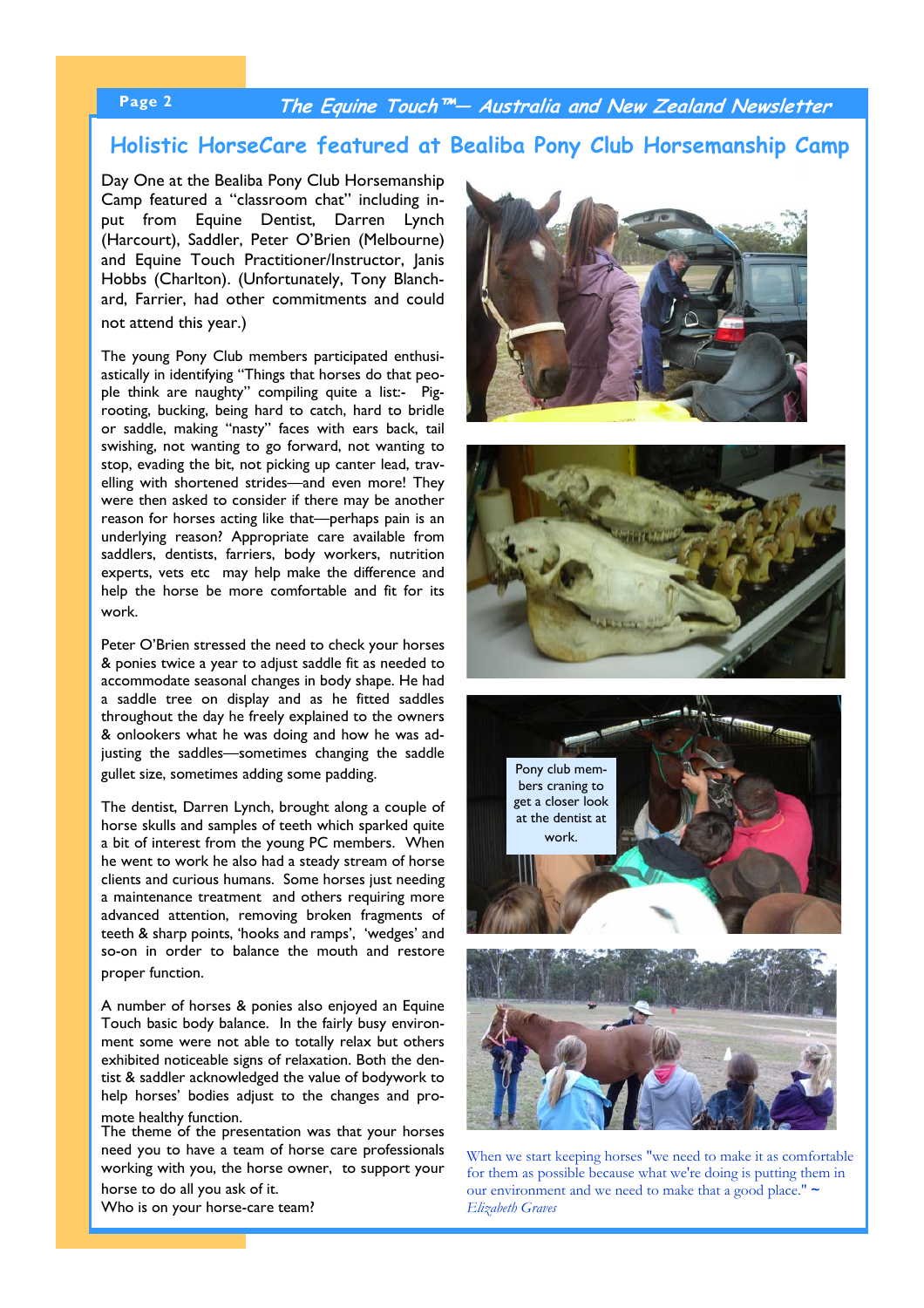# **Page 3 Volume 3 Issue 3**

**NZ News Tauranga Tales Your Say:** 

**Level 1 & 2 March, 2012, Instructors: Denyise Cambie & Ivana Ruddock**

As I made my way to Tauranga and nervous excitement took over, I was unsure what I was heading for. I had done plenty of research on Equine Touch and had decided it was something I needed to learn, but having never done any sort of body work, or courses I really didn't

know what to expect. On arrival at Denyse's house I was greeted by 3 friendly dogs and a few of my fellow ET students & Denyse and Ivana.



L-R: Denyse, Amy, Crystal, Thea, Ivana, Kirsty, Robyn, Sue, Margaret

Turns out I had nothing to be worried about, I was made to feel very welcome and soon made myself at home. After doing a spot of admin we were into the learning, asking questions along the way and getting very informative answers. We soon headed out into the beautiful sun and started practising "the move" on each other, learning the human element of Equine Touch, where we were able to practice our technique on our fellow students and get great feed back into how it felt to our subject. Then on to the horses... well, before the Level 1 students had a chance to touch Ben he was yawning and licking and chewing, giving our egos a huge boost that we must

### be doing it right.

Over the next two days there were several moments of bonding between human and horse and a few times I turned around to find fellow students having a "moment" with their horses. Over the 3 days I met and made friends with a great bunch of ladies and thoroughly enjoyed myself. Being Denyse's first teaching seminar, I am sure she was just as nervous ast he rest of us, but did a great job teaching the Level 1 element and I have walked away confident to practise the technique and excited to continue my ET journey.

Ivana took the Level 2 course but was still on hand to help and ask questions from an amazing and knowledgeable person.

My biggest regret is not doing this course sooner and not finding a way to get my own horses down to Tauranga to be apart of such an awesome experience. So thank you to everyone that was there, and I look forward to seeing you all again at the refresher.

Crystal (Level 1)

**Whole Horse Dissection Seminar with Ivana Ruddock MVDr**

2 clinics available in NZ this year! **June 30– July 2, 2012**  at Lincoln Uni, Christchurch, South Island Contact: *Janice.clyma@xtra.co.nz* 

**July 6-8, 2012** at Palmerston North, North Island Contact: *ivanaruddock@aol.com* 

Cost: NZ\$800 p.p. Class size limited!